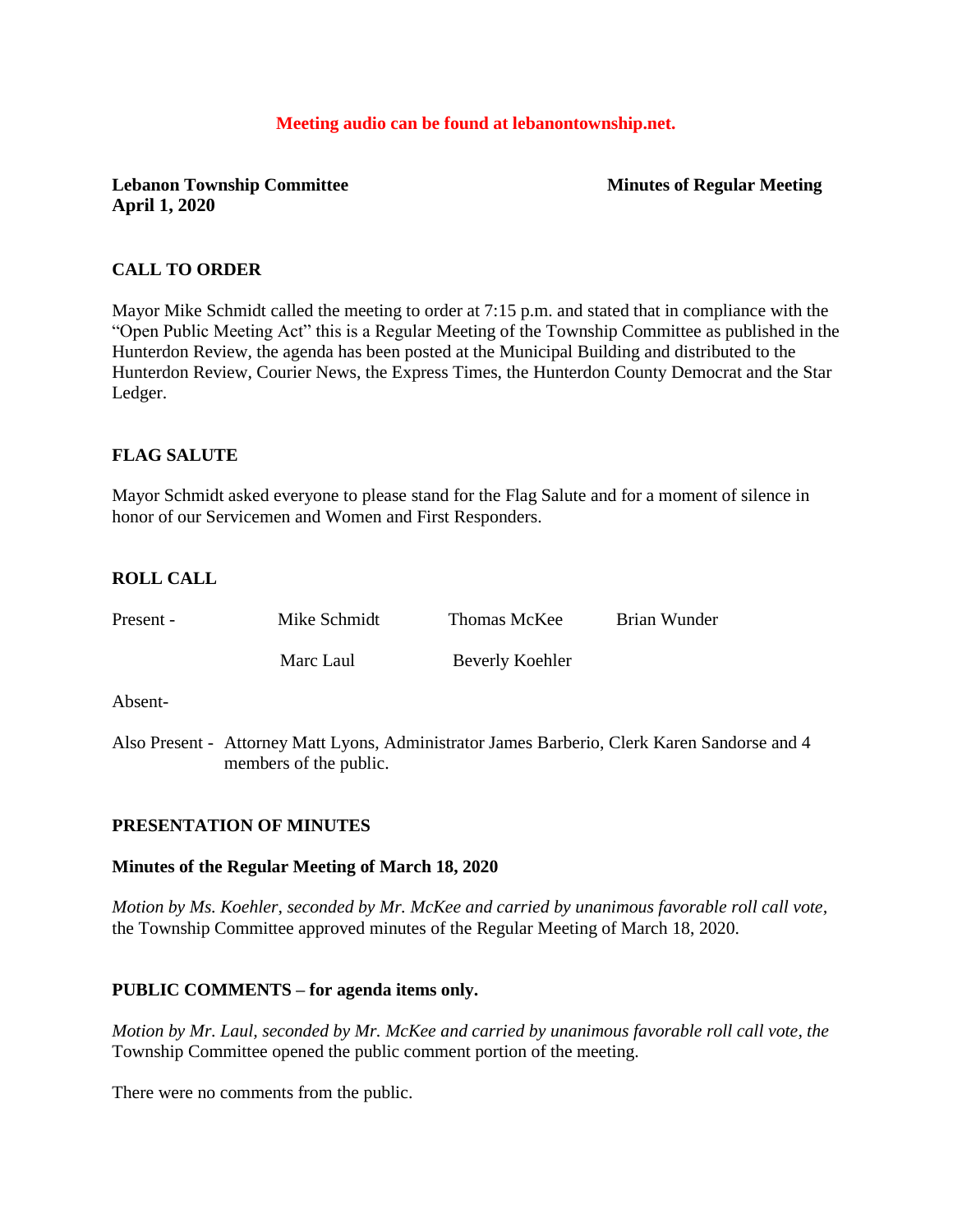LTCM 04/01/2020 Page **2** of **10**

*Motion by Ms. Koehler, seconded by Mr. McKee and carried by unanimous favorable roll call vote,* the Township Committee closed the Public Comment portion of the meeting.

### **ORDINANCES**

#### **Ordinance No. 2020-03 - Temporary Weight Restrictions**

*Motion by Mr. Laul, seconded by Mr. McKee and carried by unanimous favorable roll call vote, the* public hearing for Ordinance No. 2020-03 was opened.

There were no comments from the public.

*Motion by Mr. McKee, seconded by Mr. Laul and carried by unanimous favorable roll call vote, the* public hearing for Ordinance No. 2020-03 was closed.

*Motion by Ms. Koehler, seconded by Mr. Laul and carried by unanimous favorable roll call vote, the* Township Committee adopted Ordinance No. 2020-03 as written below.

# TOWNSHIP OF LEBANON COUNTY OF HUNTERDON STATE OF NEW JERSEY ORDINANCE 2020-03 AN ORDINANCE REGARDING TEMPORARY WEIGHT RESTRICTIONS

WHEREAS, the Township Engineer has certified, under his seal as a licensed professional Engineer, to the Mayor and Committee that due to certain construction projects being conducted along Hunterdon County Bridge L-6 County Route 513 receive temporary weight restrictions on certain streets starting on May 4, 2020; and

WHEREAS, a certified copy of this Ordinance shall be transmitted by the Clerk of the Township of Lebanon, Hunterdon County, New Jersey, to the Commissioner of Transportation within 30 days of its adoption, together with a copy of a statement of the reasons for the Engineer's decision; detailed list as to the location of the streets in question; and

WHEREAS, the County shall be responsible for the installation of the temporary weight restriction signs and the removal of the signs upon completion of the project.

WHEREAS, the County recognizes these roads as country narrow roads and the County providing a truck route;

NOW, THEREFORE, BE IT ORDAINED by the Mayor and Committee of Township of Lebanon, in the County of Hunterdon, and State of New Jersey, that the weight restrictions shall be as follows:

*Trucks over 15 tons will be excluded from traveling on Hill Road, Little Brook Road and River Road until the completion of Bridge L-6 on County Route 513;*

*Trucks over 15 tons are hereby required to use the designated Truck Route*;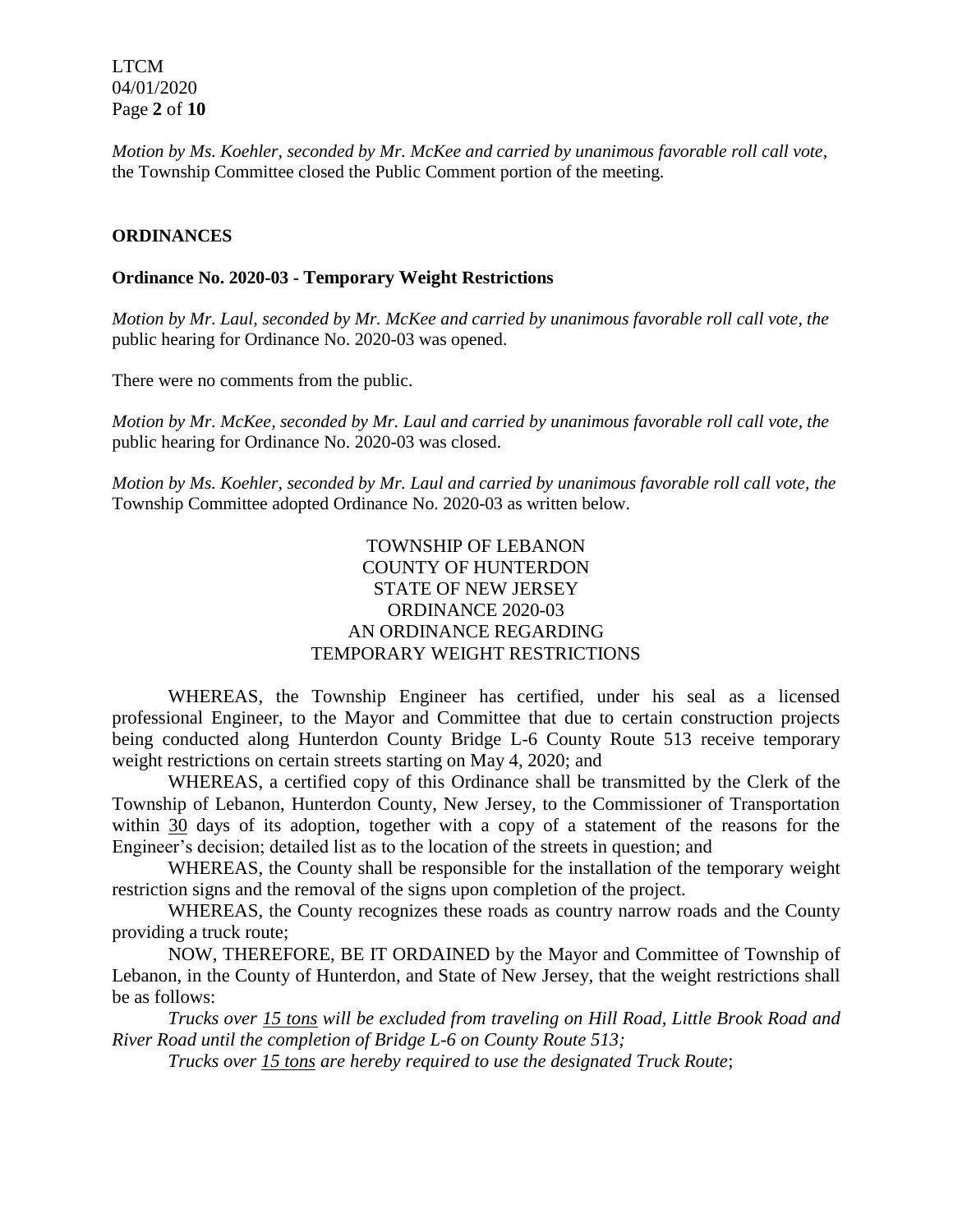LTCM 04/01/2020 Page **3** of **10**

WHEREAS, the Township of Lebanon finds it in the interest of public safety to establish weight restrictions for both directions of traffic along the roadways; and

BE IT FURTHER ORDAINED that these temporary weight restrictions shall expire upon completion of the project which shall be determined by written Certification by the County Engineer provided to the Municipal Clerk of the Township of Lebanon.

This Ordinance shall take effect immediately upon final passage and publication, according to law.

# **ORDINANCES**

## **Introduction – Ordinance 2020-04 – Acquisition of a Portion of 661 Woodglen Road**

*Motion by Mr. Laul, seconded by Mr. McKee and carried by unanimous favorable roll call vote, the*  Township Committee approved Ordinance No. 2020-04, on first reading, as entitled below.

# TOWNSHIP OF LEBANON COUNTY OF HUNTERDON STATE OF NEW JERSEY ORDINANCE NO. 2020-04 AN ORDINANCE AUTHORIZING THE PURCHASE OF A PORTION OF 661 WOODGLEN ROAD (BLOCK 36, LOT 17) IN THE TOWNSHIP OF LEBANON, COUNTY OF HUNTERDON AND STATE OF NEW JERSEY

## **Public Hearing to be held on April 15, 2020**

### **2020 BUDGET INTRODUCTION**

#### **Resolution No. 35-2020 - Special Items of General Revenue**

*Motion by Mr. McKee, seconded by Ms. Koehler carried by unanimous favorable roll call vote,* the Township Committee approved Resolution No. 35-2020 as written below.

# TOWNSHIP OF LEBANON COUNTY OF HUNTERDON STATE OF NEW JERSEY RESOLUTION NO. 35-2020 SPECIAL ITEMS OF GENERAL REVENUE

 WHEREAS, the 2020 Local Municipal Budget was introduced on the 1st day of April, 2020; and,

 WHEREAS, during the fiscal year 2020 the Township of Lebanon has been allocated a state grant for various programs in the amount of \$218,728.00.

 NOW, THEREFORE BE IT RESOLVED, that petition be made herewith to the Director of the Division of Local Government Services that the 2020 Local Municipal Budget include a special item of revenue under the heading of "Special Items of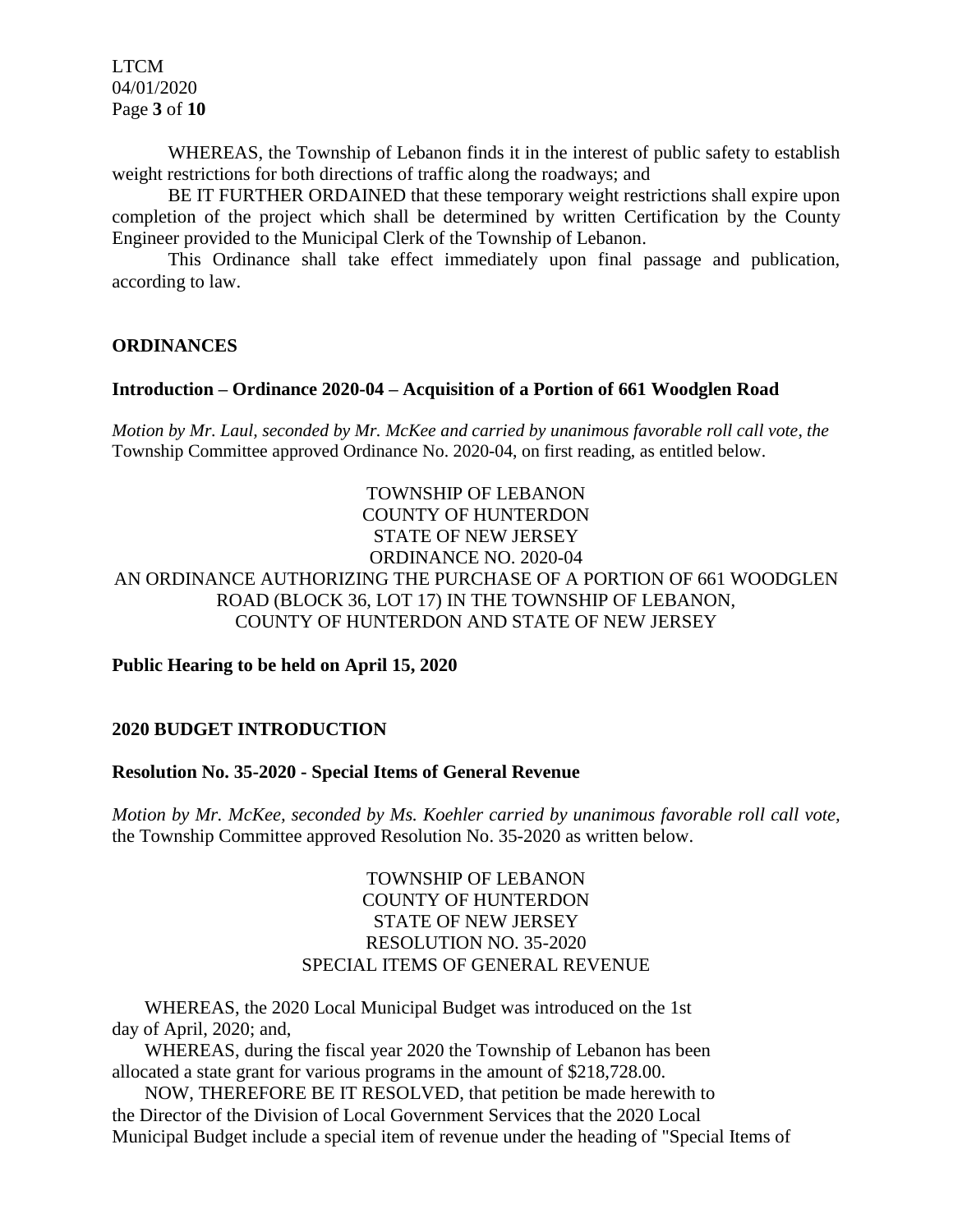LTCM 04/01/2020 Page **4** of **10**

General Revenue Anticipated with Prior Written Consent of Director of Local Government Services-Public and Private Revenues Offset with Appropriations:"

| Clean Communities Program-2020                         | \$24,000  |
|--------------------------------------------------------|-----------|
| Clean Communities Program-2019 Prior Year Unapprop.    | 3,876     |
| NJDOT Grant - Hollow Road Guide Rail Replacement       | 150,000   |
| Recycling Tonnage Grant Prior Year Unapprop.           | 4,886     |
| Alcohol Education Prior Year Unapprop.                 | 643       |
| Body Armor Prior Year Unapprop.                        | 1,423     |
| NJDEP Grant - Backhoe                                  | 31,189    |
| Drunk Driving Enforcement Grant – Prior Year Unapprop. | 2,710     |
|                                                        | \$218,728 |

#### **Resolution No. 36-2020 - 2020 Municipal Budget Introduction**

*Motion by Mr. Laul, seconded by Ms. Koehler and carried by unanimous favorable roll call vote,* the Township Committee approved Resolution No. 36-2020 as written below.

# TOWNSHIP OF LEBANON COUNTY OF HUNTERDON STATE OF NEW JERSEY RESOLUTION NO. 36-2020

 WHEREAS, the Township of Lebanon is holding a meeting on April 1, 2020, for the purpose of introducing the 2020 Municipal Budget and conducting other matters; and,

 NOW, THEREFORE BE IT RESOLVED, by the Township Committee of the Township of Lebanon, Hunterdon County, New Jersey, that the Township of Lebanon hereby petitions the Director of the Division of Local Government Services that the 2020 Local Municipal Budget be introduced and approved on April 1, 2020.

# 2020 LEBANON TOWNSHIP MUNICIPAL BUDGET

| Surplus anticipated general revenues  | \$750,000.00   |
|---------------------------------------|----------------|
| <b>Total Miscellaneous revenue</b>    | 3,2,45,550.00  |
| <b>Receipts from Delinquent Taxes</b> | 260,000.00     |
| <b>Local Property Taxes</b>           | 2,696,362.00   |
| <b>Total General Revenues</b>         | \$6,951,912.00 |
| Salaries and Wages                    | \$2,395,308.00 |
| <b>Other Expenses</b>                 | 1,864,865.00   |
| Capital Improvements                  | 850,000.00     |
| Debt Service                          | 806,350.00     |
| <b>Statutory Expenses</b>             | 586,59300      |
| <b>Reserve for Delinquent Taxes</b>   | 448,796.00     |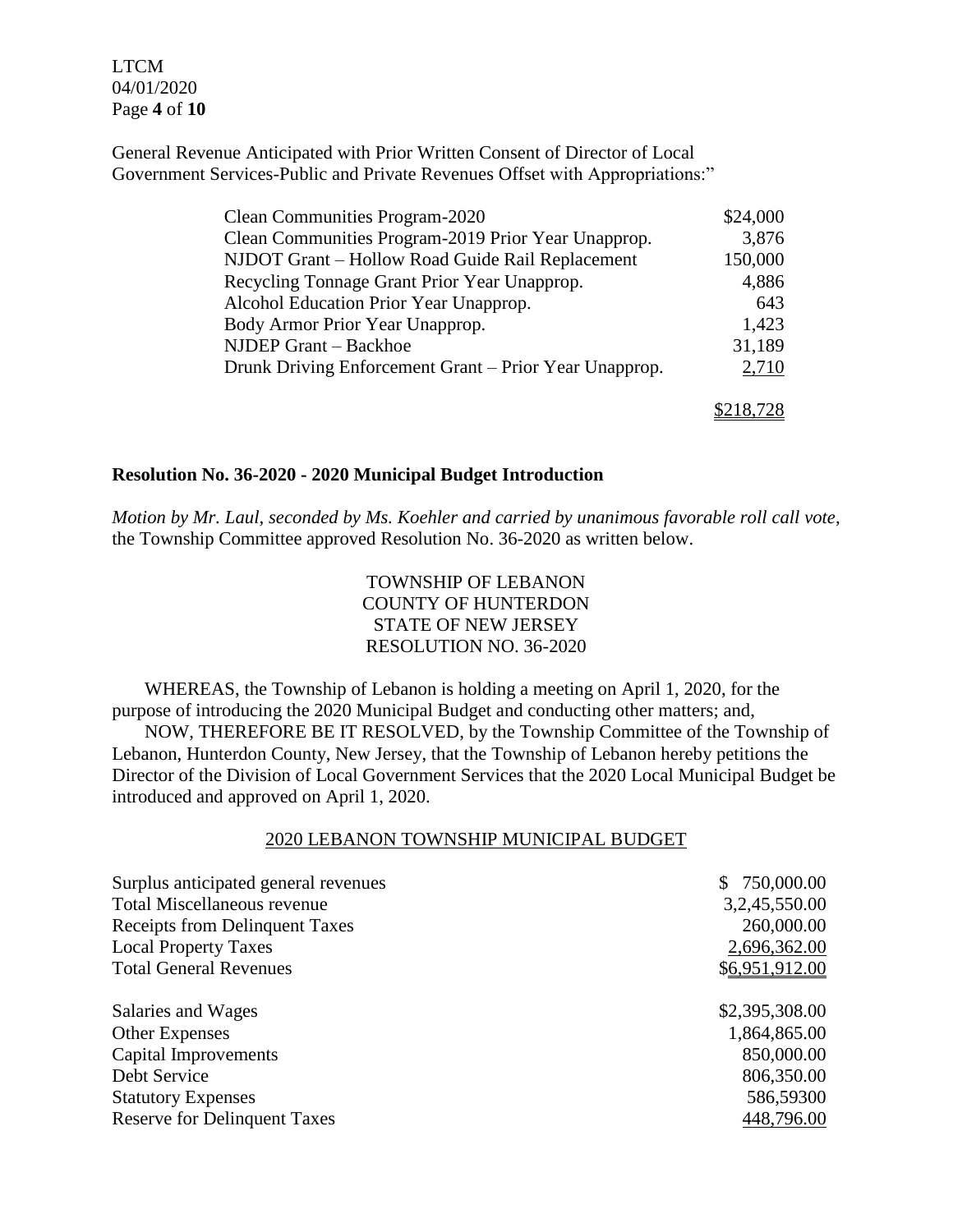LTCM 04/01/2020 Page **5** of **10**

Total 2020 Municipal Budget \$6,951,912.00 Municipal Tax Rate  $\$0.28855$ 

# **Public Hearing for the 2020 Municipal Budget will be held on May 6, 2020.**

# **RESOLUTIONS**

There were no resolutions.

## **OLD BUSINESS**

## **Appointment of Police Officers**

Mayor Schmidt stated that several meetings ago the Committee authorized advertising for the hiring of two Police Officers for the Township. The Committee is happy to have two candidates present who were recommended by the Police Chief and interviewed by the Committee.

*Motion by Mr. Wunder, seconded by Mr. Laul and carried by unanimous favorable roll call vote,* the Township Committee appointed Jessi J. Johnson to the Lebanon Township Police Department, as a full time,  $8^{\text{th}}$  Class Police Officer.

Mayor Schmidt provided the Oath of Office for Officer Johnson.

*Motion by Mr. Laul, seconded by Mr. McKee and carried by unanimous favorable roll call vote,* the Township Committee appointed Hayden Lechner, to the Lebanon Township Police Department, as a full time, Class II,  $9<sup>th</sup>$  Class Police Officer.

Mayor Schmidt provided the Oath of Office for Officer Lechner.

#### **COVID-19 Update**

Mayor Schmidt stated that the Municipal Offices have been closed to the public as pandemic became closer to home. As of yesterday, there were 4 confirmed cases in Lebanon Township. The Township has expanded the staggering of hours for the DPW employees and the administrative staff. The pubic seems to working with the staff as calls and emails have been quiet. Operationally the Township continues to function. The Police Department has not had any Officers quarantined and are working on full staff.

Ms. Koehler stated that she is concerned about the library staff issuing and receiving books. Mayor Schmidt stated that he spoke with the Township Clerk and she said that the staff is following all safety standards available to them. The staff is working to have books picked up and dropped in the parking lot. When the books are returned, they are left to sit for 72 hours before being handling. Mayor Schmidt also noted that it has been said, through the Hunterdon County Health Department, that handling mail is a low risk activity. Mayor Schmidt said that steps are being taking with regard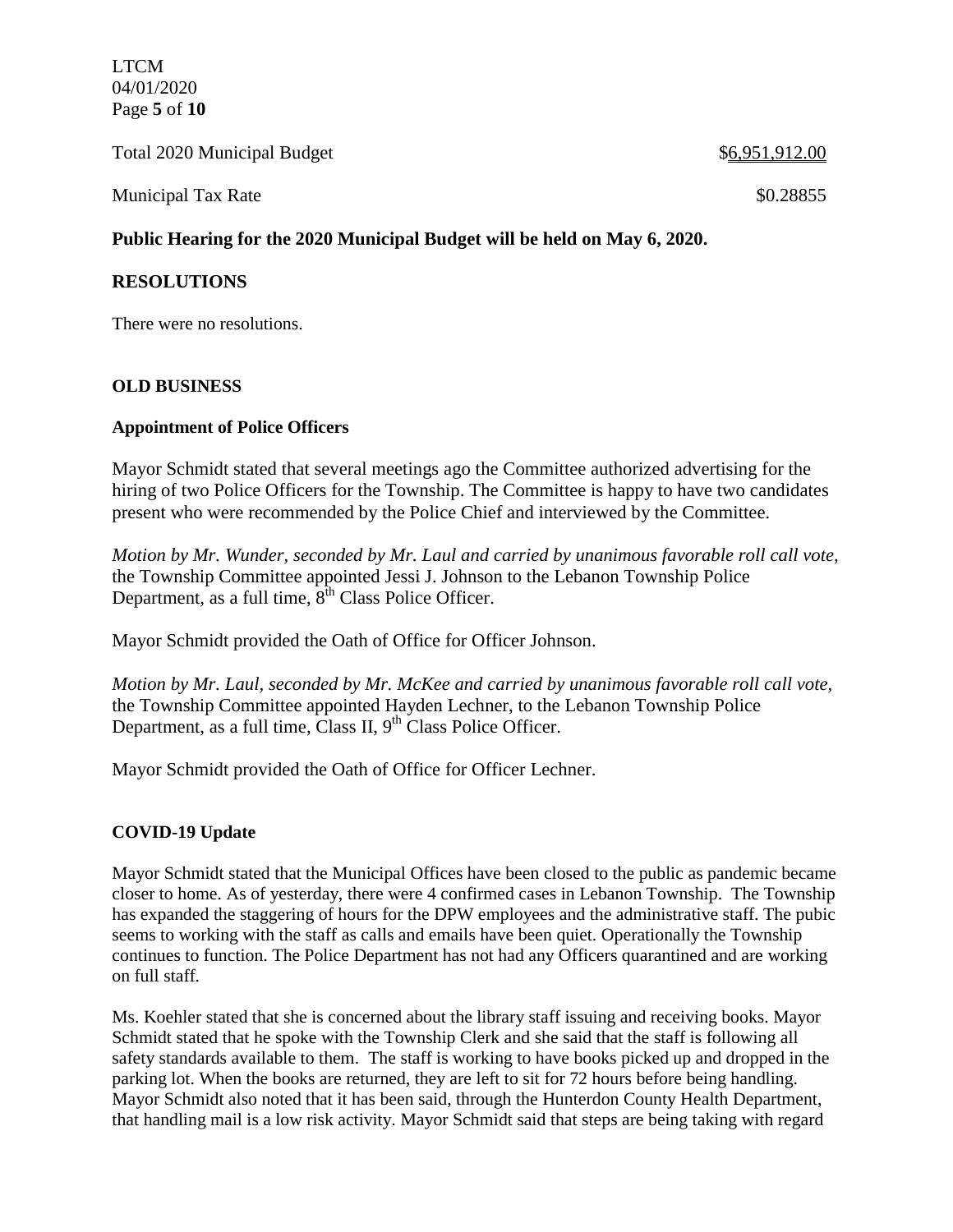LTCM 04/01/2020 Page **6** of **10**

to social distancing and sanitizing. Mayor Schmidt stated that he feels that the residents are appreciative in being able to have access to the Library materials.

Ms. Koehler asked where the 72-hour rule for handling items came from. Mayor Schmidt stated that there is general guidance on how long the virus lives on certain items and that the Library Clerk researched the guidelines. Ms. Koehler said that based on recent news she is concerned as to whether the books are truly safe for handling by the staff and public.

Ms. Koehler asked Attorney Lyons for his opinion on the matter. Attorney Lyons said that the Government Officials have not stopped the delivery of food and product, which he feels is comparable. Attorney Lyons stated that letter carriers go to many residences daily and unless this should change, he has no science to refute the procedures being followed at the Library.

Mayor Schmidt commended the Library Staff for working in an effort to meet the public's needs.

Ms. Koehler said that she spoke to the DPW Manager today and the employees are all doing well with no reported illnesses. Ms. Koehler noted that Mr. Gabriel is waiting until the pandemic lessens to go out to bid for blacktop.

Ms. Koehler asked Attorney Lyons, if a Library Staff member were to contract the virus could they have a legal case against Lebanon Township? Attorney Lyons stated that the only employees who have airborne pathogen "coverage and recourse" are First Responders. Due to the nature of their job, it is presumed that they contracted it that way. Attorney Lyons noted that based on the information he has received, tonight, on the precautions being taken, such as, social distancing etc., his answer would be no to Ms. Koehler's questions. Attorney Lyons stated that if the facts should change it can be reevaluated.

Mayor Schmidt stated that with regard to closing the Park there is no one size fits all solutions. A park in an urban area has a higher demand as opposed to a park in a more rural, less populated area. Mayor Schmidt noted that the state has not mandated closures of all parks because of their differences. Mayor Schmidt feels that it is not right to close the park on a sunny day and to potentially push the taxpayers to walk along the roadway, which is not safe. The Mayor discussed the situation with the Police Chief and the Officer's will be monitoring the number of people gathering and disburse them when necessary. Ms. Koehler said that she is not asking to close the Park she is suggesting to rope off the playground area and to close the basketball courts as the County has. She feels that the plastic toys could potentially be a problem as well as close contract on the basketball court. Ms. Koehler said that she had spoken with the Administrator about putting a notice on the website. She said she reviewed the notice with Mr. Barberio; however, the notice that was actually placed was watered down. When she asked him why, he said that it is a Committee decision. Ms. Koehler asked for the Committee to take a vote on her suggestion. Ms. Koehler said that she feels that people can make decisions for themselves but the Committee needs to protect the municipal corporation from litigation and to protect the people as well as can be.

*A motion was made by Ms. Koehler and seconded by Mr. Wunder to put signage in the Park stating*  that the playground area and the basketball courts are temporarily closed. AYES: Wunder, Koehler NAYS: Laul, McKee, Schmidt. Motion failed.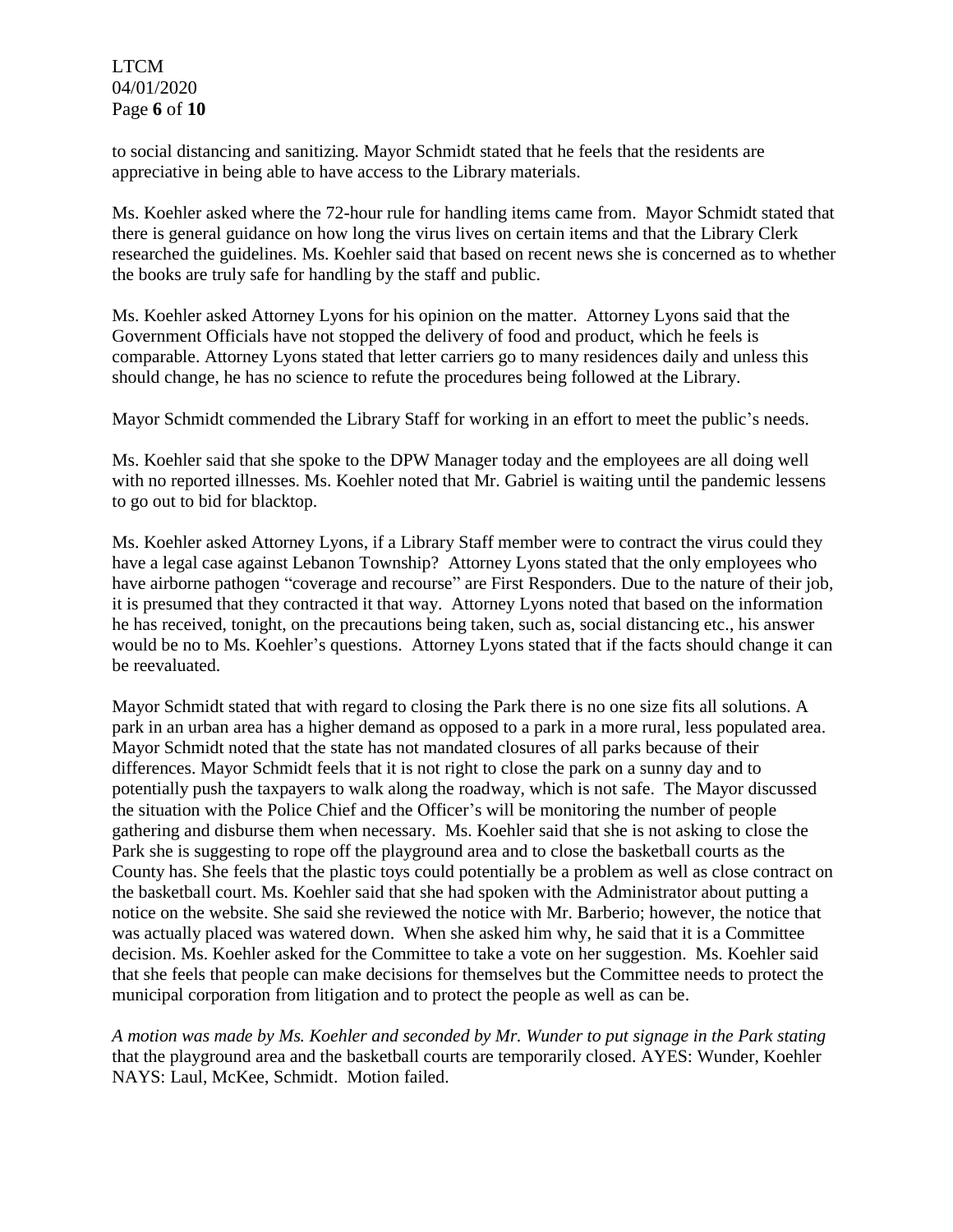LTCM 04/01/2020 Page **7** of **10**

Mr. Laul asked if he should go and collect all of the toys out of the park. Ms. Koehler said that the Committee voted to keep the playground area open and if you take the plastic toys out there is no playground.

Mr. McKee read a letter from the Fire Chief stating that the Fire Department staff has encountered potential COVID-19 patients but have not heard back about positive tests from the transports. A few days ago, the Township had no COVID-19 patients; however, now there are 4. For each transport the members have been using the PPE as required by their policies and the CDC guidelines. When there is a possible COVID-19 patient transport, the ambulance is decontaminated at the hospital. Once returned to the Township another crew does another decontamination while the first crew showers and changes clothes. At this time no members feel that they have been exposed to COVID-19 in a manner that would require them to be quarantined. There is a second BLS crew that has been added on Tuesday, Wednesday and Thursday to assist the primary ambulance due to the spike in calls from the pandemic. The Department thanked the Committee and OEM for their support. The Committee commended the efforts of the Fire Department as they are working very hard.

Mr. McKee said that he asked the Police Chief if he feels that the members are safe and he was told that they are secure as long as their PPE does not run out. The OEM Coordinator has put in an order for PPE and will continue to do so when necessary.

# **ADMINISTRATOR UPDATE**

Mr. Barberio said that he is unable to hold the Harassment Training or staff meetings due to social distancing.

Mr. Barberio said that he the Mayor and the Clerk are closely monitoring the Pandemic. He said that we have never experienced something like this before so we will continue to evaluate the situation. Mr. Barberio noted that at this time there is little contact between employees and social distancing is being practiced.

Mr. Barberio said that, with regard to the notice he had placed on the webpage, he did not feel that it was his prerogative to close the park but did mention that the Township may need to change their position as things unfold. The Governor's executive orders may change also mandating that the Park be closed or increased social distancing may be established. Mr. Barberio said that he is trying to follow the Governor's Executive Orders.

Mr. Barberio said that he is very pleased with the way in which the Township employees have been working to keep the Township functioning while being safe. He feels that the Township is handling the Pandemic very well.

# **Historians**

Mr. McKee received a call from the Vicechair stating that the Historians would like to hold a Zoom meeting. Mr. McKee said that he did not have a problem with it but all members would need to have the ability to be a part of the meeting. Mr. McKee said that this morning he read an article on the FBI Zoom Boom where Cyber Security may be a problem. Mr. McKee contacted Laurie Hoffman and informed her of the problem and said that the Historians need to research Zoom meetings and the risks. Mr. Barberio said that in order for the public to join the meeting they must have the password which leaves the communication technology open to security issues. Attorney Lyons stated that the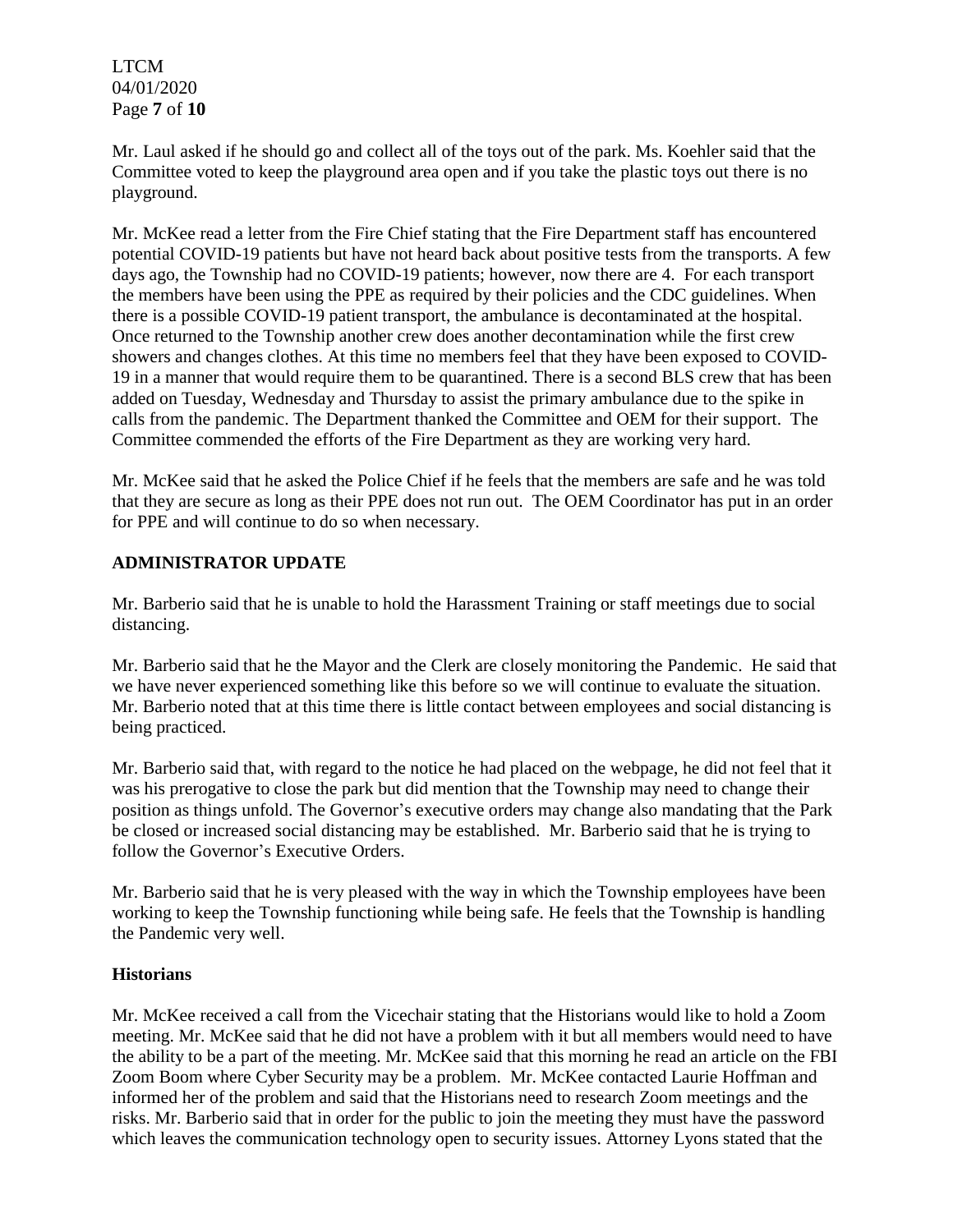LTCM 04/01/2020 Page **8** of **10**

Historians are not a statutory board of the Township; therefore, they are not under the same OPMA constraints that the Township Committee, Planning Board and Zoning Board are. Unfortunately, the more sophisticated the technology, which would provide more security, seems to leave the public out. Attorney Lyons said that the Historians can hold the meeting but they need to make it as easily accessible to the public, as possible. They should not authorize the spending of money.

# **NEW BUSINESS**

No New Business

# **PRESENTATION OF VOUCHERS**

Committee Members provided a description of vouchers exceeding \$1000.00.

*Motion by Mr. McKee, seconded by Mr. Laul and carried by unanimous favorable roll call vote, the* Township Committee approved the March 18, 2020 bill list in the amount \$ 17697.53.

## **CORRESPONDENCE**

Mayor Schmidt stated that there was a Zoom event held by the Historians last weekend. Mr. David Overraker was scheduled to do an in-person seminar on researching your home so the Historian's transferred it over to a video call in seminar. There were 16 participants and the seminar was well received.

a. Curator's Report

Mr. McKee stated that the Museum will be holding a Woman's Suffrage Tea Party on Saturday October  $3<sup>rd</sup>$  from 1-3:30 pm featuring both Linda Barth, who will be giving her presentation on Alice Paul & the Women's Suffrage Movement*,* as well as a very special guest speaker, former New Jersey Governor, Christine Todd Whitman.

# **PUBLIC COMMENTS**

*Motion by Ms. Koehler, seconded by Mr. Laul and carried by favorable roll call vote, the Township* Committee opened the Public Comment portion of the meeting at 8:08 p.m. AYES: Koehler, Laul, McKee, Schmidt ABSTAIN: Wunder

There were no comments from the public.

*Motion by Mr. Laul seconded by Mr. McKee and carried by favorable roll call vote, the Township* Committee closed the public comment portion of the meeting at 8:08 p.m. AYES: Koehler, Laul, McKee, Schmidt ABSTAIN: Wunder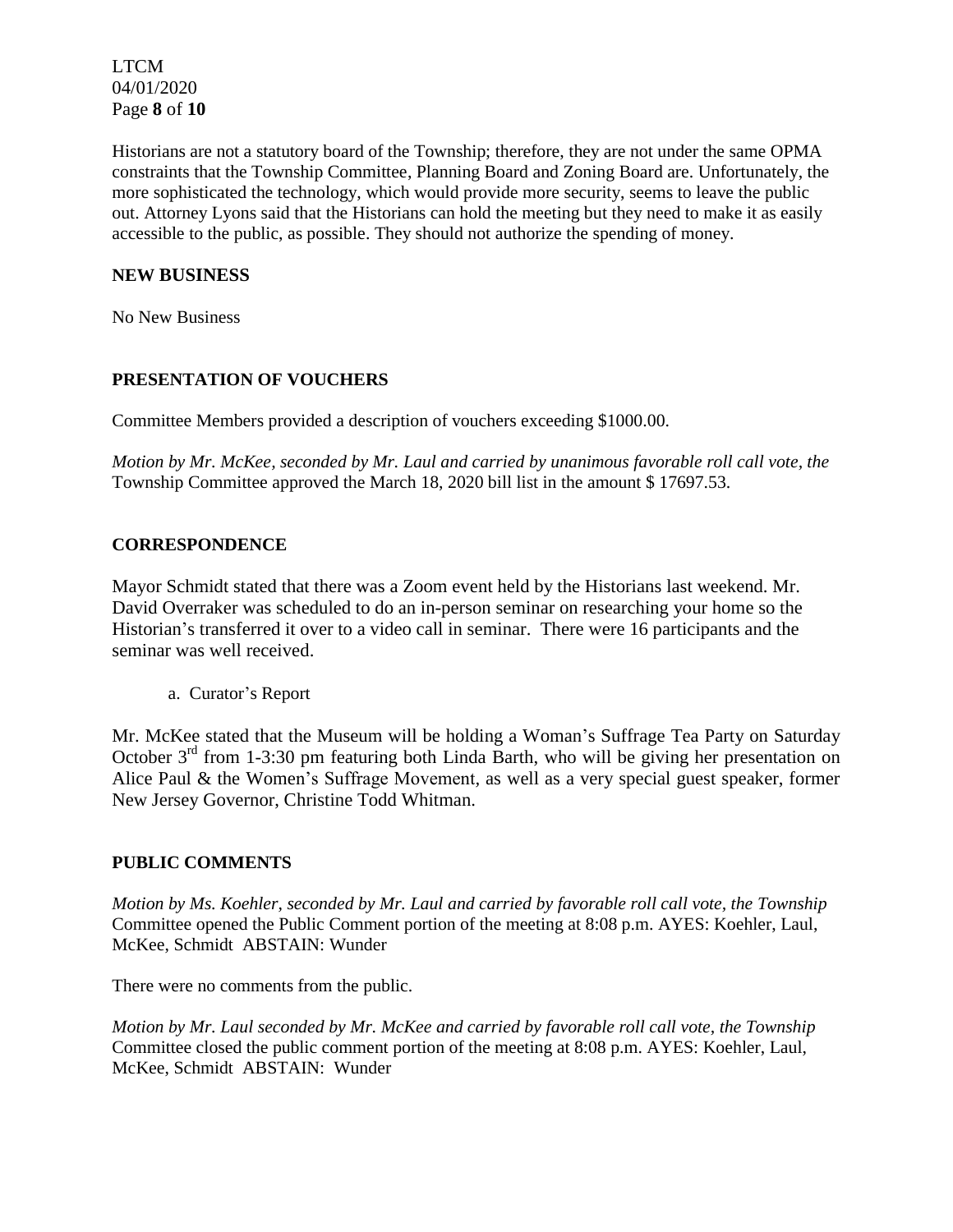## **EXECUTIVE SESSION - Resolution No. 37-2020**

*Motion by Mr. Laul, seconded by Ms. Koehler and carried by favorable roll call vote, the Township* Committee approved Resolution No.37-2020 and convened in executive session at 8:09 p.m. Action is not anticipated. AYES: Koehler, Laul, McKee, Schmidt ABSTAIN: Wunder

# **TOWNSHIP OF LEBANON COUNTY OF HUNTERDON STATE OF NEW JERSEY RESOLUTION NO. 37-2020**

# **RESOLUTION AUTHORIZING EXECUTIVE SESSION**

**WHEREAS**, the Open Public Meetings Act; *N.J.S.A.* 10:4-6 *et seq*., declares it to be the public policy of the State to insure the right of citizens to have adequate advance notice of and

the right to attend meetings of public bodies at which business affecting the public is discussed or acted upon; and

**WHEREAS**, the Open Public Meetings Act also recognizes exceptions to the right of the public to attend portions of such meetings; and

**WHEREAS**, the Mayor and Committee find it necessary to conduct an executive session closed to the public as permitted by the *N.J.S.A*. 40:4-12; and

**WHEREAS**, the Mayor and Committee will reconvene in public session at the conclusion of the executive session;

**NOW, THEREFORE, BE IT RESOLVED** by the Mayor and Committee of the Township of Lebanon, County of Hunterdon, State of New Jersey that they will conduct an executive session to discuss the following topic(s) as permitted by *N.J.S.A*. 40:4-12:

A matter which Federal Law, State Statute or Rule of Court requires be kept confidential or excluded from discussion in public (Provision relied upon:

 $\qquad \qquad ; \qquad$ A matter where the release of information would impair a right to receive funds from the federal government;

\_\_\_\_\_\_A matter whose disclosure would constitute an unwarranted invasion of individual privacy;

A collective bargaining agreement, or the terms and conditions thereof (Specify contract:

A matter involving the purpose, lease or acquisition of real property with public funds, the setting of bank rates or investment of public funds where it could adversely affect the public interest if discussion of such matters were disclosed; Real Estate Acquisitions

 $\qquad \qquad$  ):

Tactics and techniques utilized in protecting the safety and property of the public provided that their disclosure could impair such protection;

\_\_\_\_\_\_Investigations of violations or possible violations of the law;

\_\_\_\_\_\_Pending or anticipated litigation or contract negotiation in which the public body is or may become a party; (The general nature of the litigation or contract negotiations is:

\_\_\_Professional Service Contracts\_\_\_\_\_\_. The public disclosure of such information at this time would have a potentially negative impact on the municipality's position in the litigation or